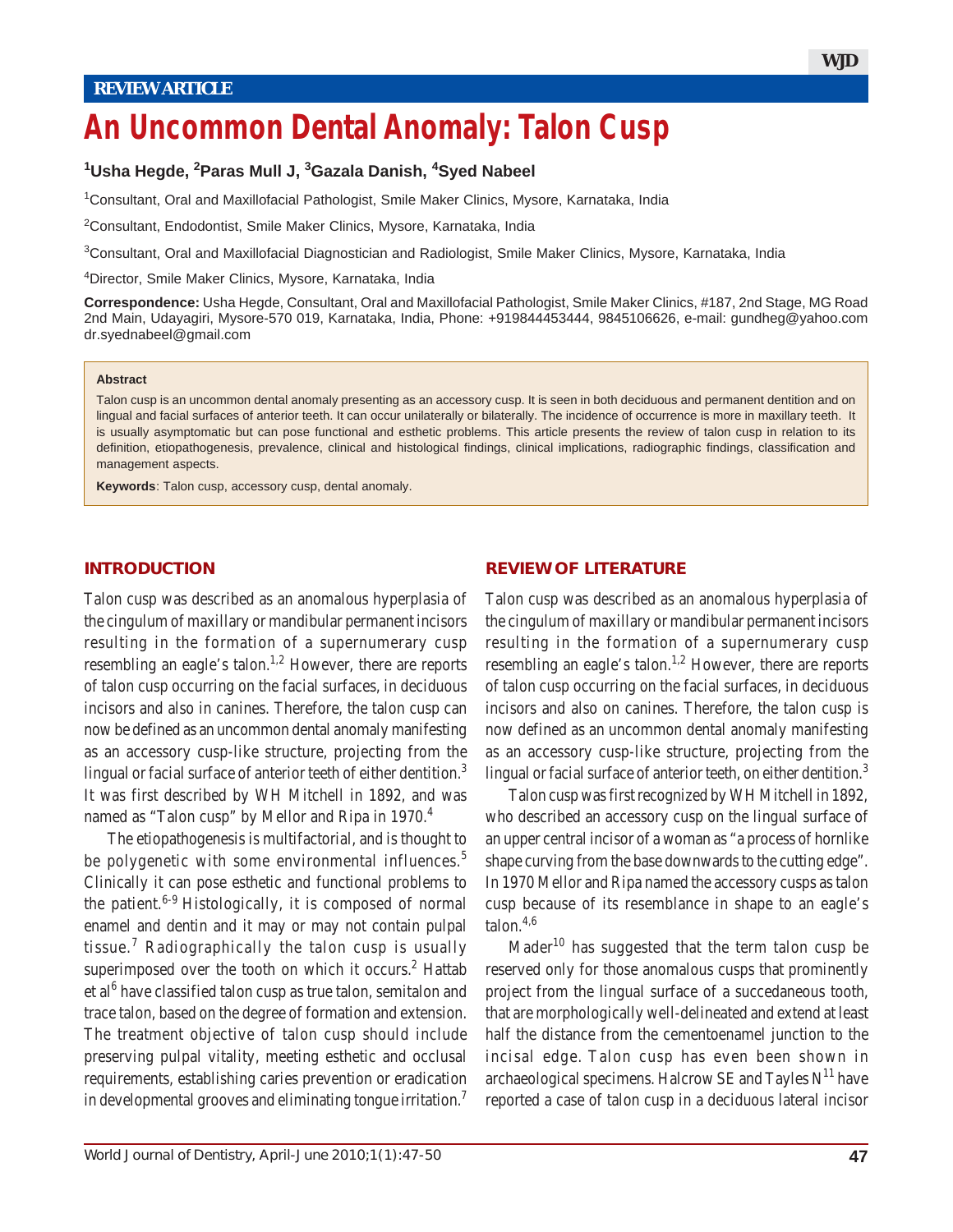of an infant from prehistoric Southeast Asia which possibly represents the earliest case of talon cusp recorded. Another case of talon cusp in a primary lateral incisor in an ancient skeleton of a medieval child has been published by Mays  $S<sup>12</sup>$ This report shows that talon cusp existed in British populations, more than 600 years before the first written description.

As in the case of any other abnormality of tooth shape and size, talon cusp occurs early in odontogenesis during the morphodifferentiation stage. It may occur as a result of outward folding of the inner enamel epithelial cells (precursors of ameloblasts) and a transient focal hyperplasia of the mesenchymal dental papilla (precursors of odontoblasts).<sup>8</sup> The susceptibility of the lateral incisors to abnormalities could partly be related to compression of the tooth germ of the lateral incisor by the adjacent central incisor and canine, which develop about 7 months earlier than the lateral incisor. Increased localized external pressure on a tooth germ during morphodifferentiation stage may result in either outfolding of the dental lamina as in the case of talon cusp and shoveling or infolding of the lamina as in dens invaginatus.<sup>6</sup> Sicher and Bhaskar<sup>13</sup> have suggested that disturbances during morphodifferentiation such as altered endocrine function might affect the shape and size of a tooth without impairing the function of the ameloblasts and odontoblasts. Another possible cause of the condition that is discussed is hyperproductivity of the anterior segment of the dental lamina. Cases of talon cusp associated with gemination, hyperdontia or mesiodens support this hypothesis.14 Bilateral distribution of talon cusp in some cases, its association with other dental abnormalities, talon cusp occurring in family members, twins, offsprings from consanguineous marriages and in some genetic syndromes support genetic etiology of the condition.<sup>5,8,14,15</sup> However, sporadic occurrences of this abnormality probably are induced by trauma or other localized insults affecting the tooth germ. Therefore control of the complex processes of dental development appears to be multifactorial. It is primarily polygenetic with some environmental influence.<sup>5</sup>

Prevalence of talon cusp is low affecting less than 1% to approximately 8% of the population.<sup>16,17</sup> It has been reported in different ethnic groups. It has been reported in Caucasians, in African Americans and in Mongoloid population.18

Sedano et al<sup>16</sup> in 1989 assessed the prevalence of talon cusp in Mexican children to be  $0.06\%$ . Chawla et al<sup>17</sup> in 1983 reported that 7.7% of the North Indian children exhibited a talon cusp.Talon cusp is also present in Eskimos, American Indians and Asians.<sup>18,19</sup>

It has predilection for permanent dentition than deciduous dentition as 75% of the cases have been reported involving permanent dentition. More cases are reported in males than in females (Males 64%, females 36%). It shows a striking predilection for the maxilla over mandible, with 92% of cases manifesting in the maxillary anterior teeth.<sup>6</sup> All reported talon cusps in primary teeth affected the maxillary central incisors, while in the permanent dentition maxillary lateral incisor was most frequently involved (67%), followed by central incisors (24%) and canines (9%).<sup>6</sup> A review of English language dental literature published between 1970 and 1995 showed most information to be based on case reports. Almost 92% of the taloned teeth were found in the maxilla with 55% on lateral incisor and 33% on central incisors.<sup>19</sup>

Histologically talon cusp is composed of normal enamel and dentin, pulpal tissue may be present or absent. It has been suggested that large talon cusps, especially those that are separated or stand away from the tooth crown are more likely to contain pulp tissue.<sup>6, 8</sup>

Talon cusp is not an entirely innocuous defect. It may give rise to complications. It may present a number of problems both to the patient and the clinician. They include compromised esthetics, occlusal interferences, displacement of affected tooth, carious developmental grooves, pulpal necrosis and periapical pathosis, periodontal problems due to excessive occlusal forces, advanced attrition leading to pulp exposure, irritation of the tongue during speech and mastication, interference with tongue space, problems in breastfeeding, accidental cusp fracture and temporomandibular joint pain. In some cases occlusal interference may not be observed, if the patient presents with bimaxillary protrusion and reduced overbite.<sup>6-9</sup> Unerupted taloned tooth may be mistaken radiographically for a supernumerary tooth or compound odontomas, leading to unnecessary surgical intervention. $4,18$ 

Radiographic image of talon cusp is usually superimposed with that of the tooth on which it occurs. Its outline is smooth and a layer of normal appearing enamel is usually distinguishable, but pulp horn if present may not be demonstrated.<sup>2</sup>

Typically the cusp looks like a V-shaped structure superimposed over the normal image of the crown.<sup>6</sup> The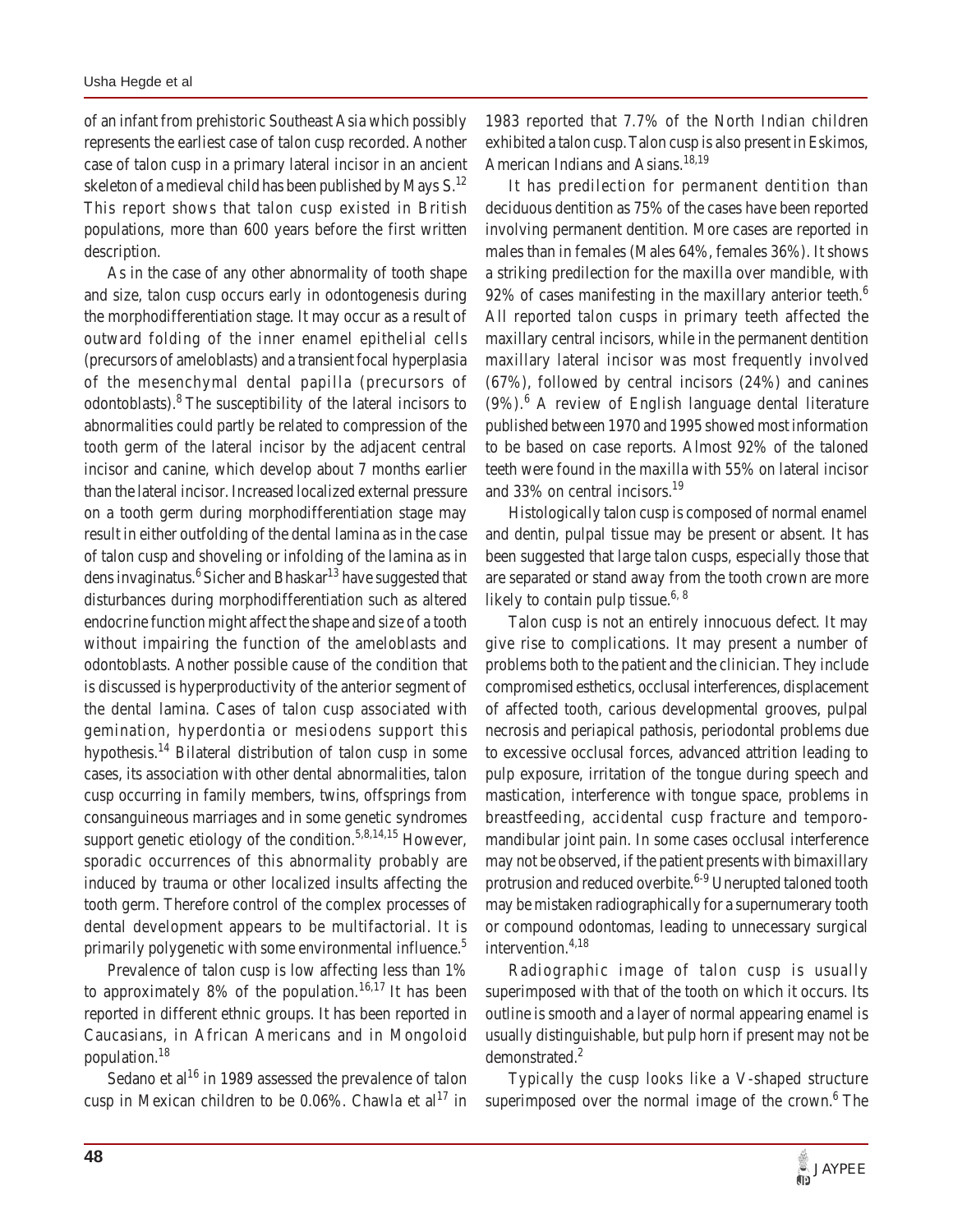cusp is usually radiographically apparent before eruption and may suggest the presence of a supernumerary tooth. This possibility can be ruled out by another radiograph made with an altered horizontal angle of projection (tube shift technique). $<sup>2</sup>$  In many previous publications that have</sup> reported the appearance of talon cusp containing a pulpal extension the diagnosis appears to be based on radiographic evaluation in which the talon cusps were superimposed over the main pulp chamber.<sup>6,8,18</sup> According to Mader and Kellogg<sup>20</sup> this is a near impossible way to distinguish the existence of a pulpal extension.

There are no definite diagnostic criteria for talon cusp which include all its forms and variants. Gorlin and  $G$ oldman<sup>21</sup> have defined talon cusp as a very high accessory cusp which may connect with the incisal edge to produce a T or V form or if lower in level a Y-shaped crown contour. Davis and  $Brook<sup>22</sup>$  stated that talon cusp may represent the extreme of a continuous variation, progressing from a normal cingulum, to an enlarged cingulum, then to a small accessory cusp, and then to a talon cusp. Hattab et al <sup>6</sup> have suggested a classification system based on the degree of formation and extension:

*Type I (Talon/True talon)*: A morphologically well delineated additional cusp that prominently projects from the palatal surface of a primary or permanent anterior tooth and extends at least half the distance from the cementoenamel junction to the incisal edge.

*Type II (Semitalon)*: An additional cusp of a millimeter or more but extending less than half the distance from the cementoenamel junction to the incisal edge. It may blend with the palatal surface or stand away from the rest of the crown.

*Type III (Trace talon)*: Enlarged or prominent cingula and their variations i.e., conical, bifid or tubercle like.

Radiographically it may appear typically as a V-shaped radiopaque structure, as for true talon and semitalon, or tubercle-like, originating from the cervical third of the root.6

There are reports on unusual presentation of talon cusps. Cases of facial talon cusp, facial and palatal talon cusps, talon cusp co-occuring with dens invaginatus, gemination, supernumerary teeth and fused tooth, have been reported.3,6,18,22-26 Talon cusps has been found to occur as an isolated dental anomaly or in association with other dental anomalies. Talon cusp has been reported in literature occurring with other dental anomalies like bifid cingulum, tubercle-like cingulum, accentuated marginal ridges, agenesis of teeth, shovel shaped incisors, dens invaginatus, accessory cusps of premolars, prominent cusps of carabelli,<sup>6</sup> microdont<sup>8</sup>, cingulum hypertrophy.<sup>24</sup>

Talon cusp has also been reported in patients with Sturge-Weber syndrome, Mohr syndrome, Ellis-van creveld syndrome, Rubinstein-Taybi syndrome and incontinentia pigmenti achromians.  $6,19,23$ 

Treatment may differ depending on each case. Small talon cusps are usually asymptomatic, necessitating no treatment. However, large, prominent and separated talon cusps require definitive treatment with respect to esthetics, occlusion, periodontal and carious problems.<sup>6</sup> It is desirable to evaluate and treat the talon cusp soon after eruption to avoid further clinical problems.<sup>3</sup> The developmental grooves at the lateral aspects of the anomalous cusps are susceptible to caries. Deep non-carious grooves and fissures should be cleaned of debris and plaque and prophylactically sealed with fissure sealant. If grooves are carious, the lesion should be eradicated and the cavity filled with glass ionomer restorative material.<sup>6</sup> Where esthetic appearance and occlusal interference are not a problem the concavity between the cusp and tooth surface can be obturated with composite resin.<sup>8</sup> In case of premature contact and occlusal interference, the anomalous cusp should be reduced. If the treatment needs the removal of a substantial portion of the cusp, then reduction should be gradual and on consecutive visits at 6-8 weeks intervals to allow deposition of reparative dentin and pulp obliteration within the extension. Following each grinding procedure, the tooth surface should be treated with a desensitizing agent, preferably fluoride varnish.<sup>6,23</sup> This approach appears to be adequate in some cases but cannot be applied predictably in all situations, particularly if the occlusal interference is severe. In these cases, a complete reduction of the cusp is required. This is probably the most common approach, but it requires some form of pulp therapy, like root canal treatment or vital pulp therapy techniques such as partial pulpotomy.<sup>23,27</sup> Partial pulpotomy has a high success rate comparable to root canal treatment, although size of exposure is not related to the success rates of partial pulpotomy.<sup>23</sup> In cases with immature tooth. complete reduction of the cusp followed by calcium hydroxide pulpotomy can be done.<sup>8</sup>

## **CONCLUSION**

In conclusion talon cusp is an accessory cusp like structure occurring on lingual or facial surface of deciduous or